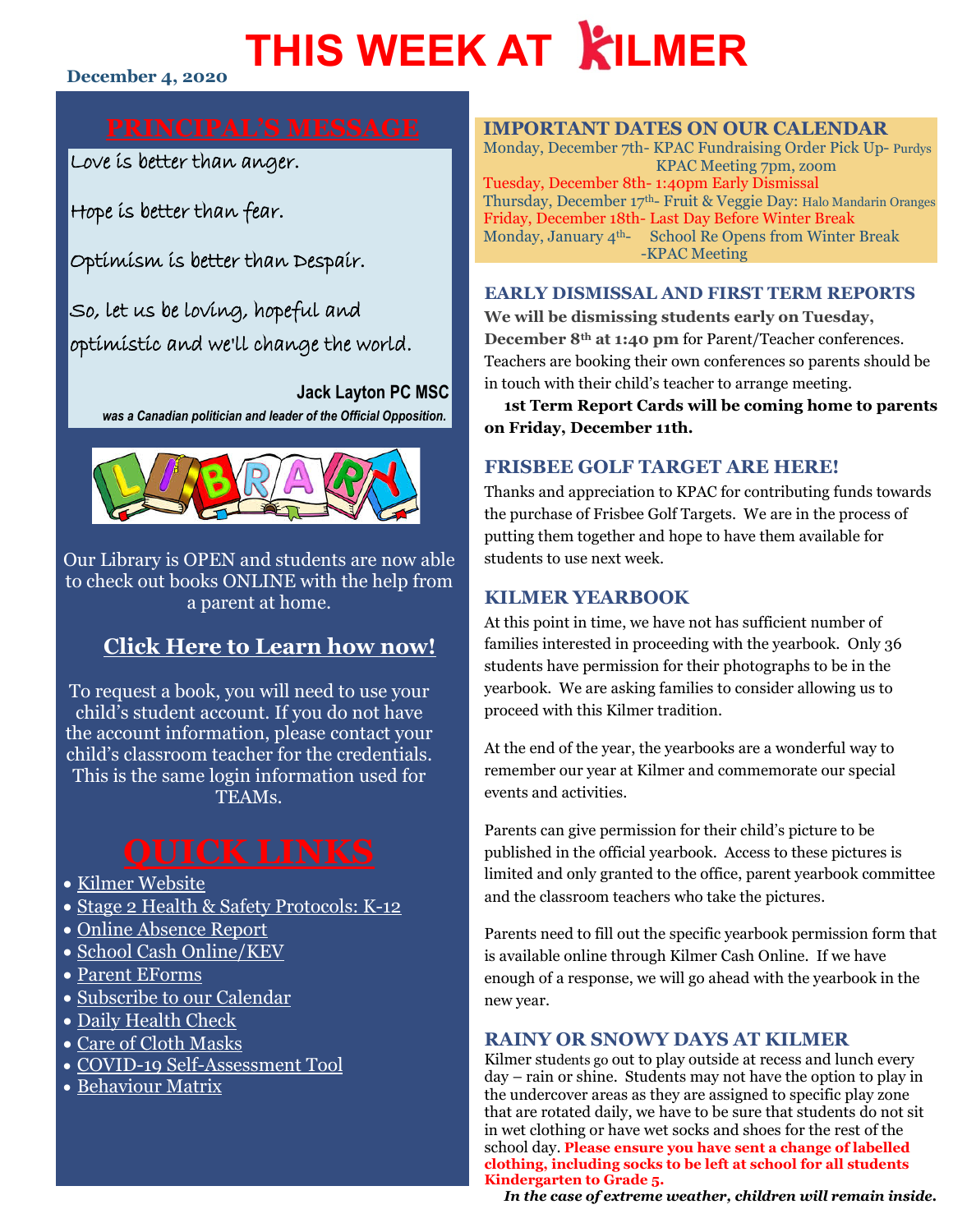# **THIS WEEK AT KILMER**

# **LOST AND FOUND**

Due to COVID-19 The Lost & Found is temporarily unavailable. Please send your child with only the necessary items for the day; toys and personal items should be kept at home. Food and containers should not be taken outside of the classroom. Students are assigned to designated play areas and remain within their Learning Group for the duration of the day which should allow their items to be easily accounted for. If you arrive to pick up your child to find they have misplaced their jacket, please check with the classroom teacher, and look at their designated play area. If you still can not find the item, or you have something missing from September or October- please send a description of the item to the classroom teacher and we will do our best to locate it.

Labelling items such as shoes, jackets & water bottles will improve the likelihood of being reunited. [Mabel's Labels](https://mabelslabels.ca/) offers an ongoing Fundraiser to Kilmer Elementary. You can connect to Kilmer under the "Support a Fundraiser" tab.

### **ILLNESS POLICY**

All students & staff must perform [a Daily Health Check](http://www.sd43.bc.ca/Lists/Documents/2020.09.18%20Daily%20Health%20Check%20Screen%20(English).pdf) before coming to school and stay home when sick.

| <b>Your child must</b>                | -Fever               | -cough                      |
|---------------------------------------|----------------------|-----------------------------|
| stay home for at                      | -shortness of breath | -worsening of chronic cough |
| least 24 hours if<br>they have any of | -vomiting            | -loss of taste              |
| the following -diarrhea               |                      | -loss of smell              |
| symptoms:                             | -nausea              | -chills                     |

If symptoms do not improve or worsen after 24hrs you **must seek** a Health Assessment before returning to school. A health assessment can include calling 8-1-1, a primary care provider like a physician or nurse practitioner, or going to a COVID-19 testing centre.

If a COVID-19 test is not recommended by the health assessment, your child can return to school when symptoms improve and they feel well enough. Testing may not be recommended if the assessment determines that the symptoms are due to another cause (i.e. Not COVID-19).

If a COVID-19 test is recommended but is not done because the person or parent chooses not to have the test or a health assessment is not sought when recommended, and the person's symptoms are not related to a previously diagnosed health condition, they should stay home from school until 10 days after the onset of symptoms, and then may return if feeling well enough.

If the COVID-19 test is positive, the person should stay home until they are told by public health to end their self-isolation. In most cases this is 10 days after the onset of symptoms. Public health will contact everyone with a positive test.

If the COVID-19 test is negative, the person can *return to school once symptoms have improved and they feel well enough.* Symptoms of common respiratory illnesses can persist for a week or more. Re-testing is not needed unless the person develops a new illness. BCCDC has information on receiving negative test results.

If a child starts showing symptoms of which could be Influenza or COVID-19 while at school, they will be instructed to put on a mask and moved to the Isolation Room. Parents will be contacted and must plan arrangements to have their student picked up right away. Parents *must seek* a Health Assessment for their child, and students should not return for at least 24 hours.

# **A MESSAGE FROM KPAC**

# **Kilmer PAC is inviting you to a scheduled Zoom meeting.**

## **Topic: PAC Meeting Time: Dec 7, 2020 07:00 PM Vancouver**

*\*please check the body of the email for meeting link & information\**



**Cobs Fundraiser** - Reminder that when you are shopping at Cobs Bread at Oxford Market, all you need to do is mention that they are raising "dough" for Kilmer and 5% of the total sale will go to our PAC.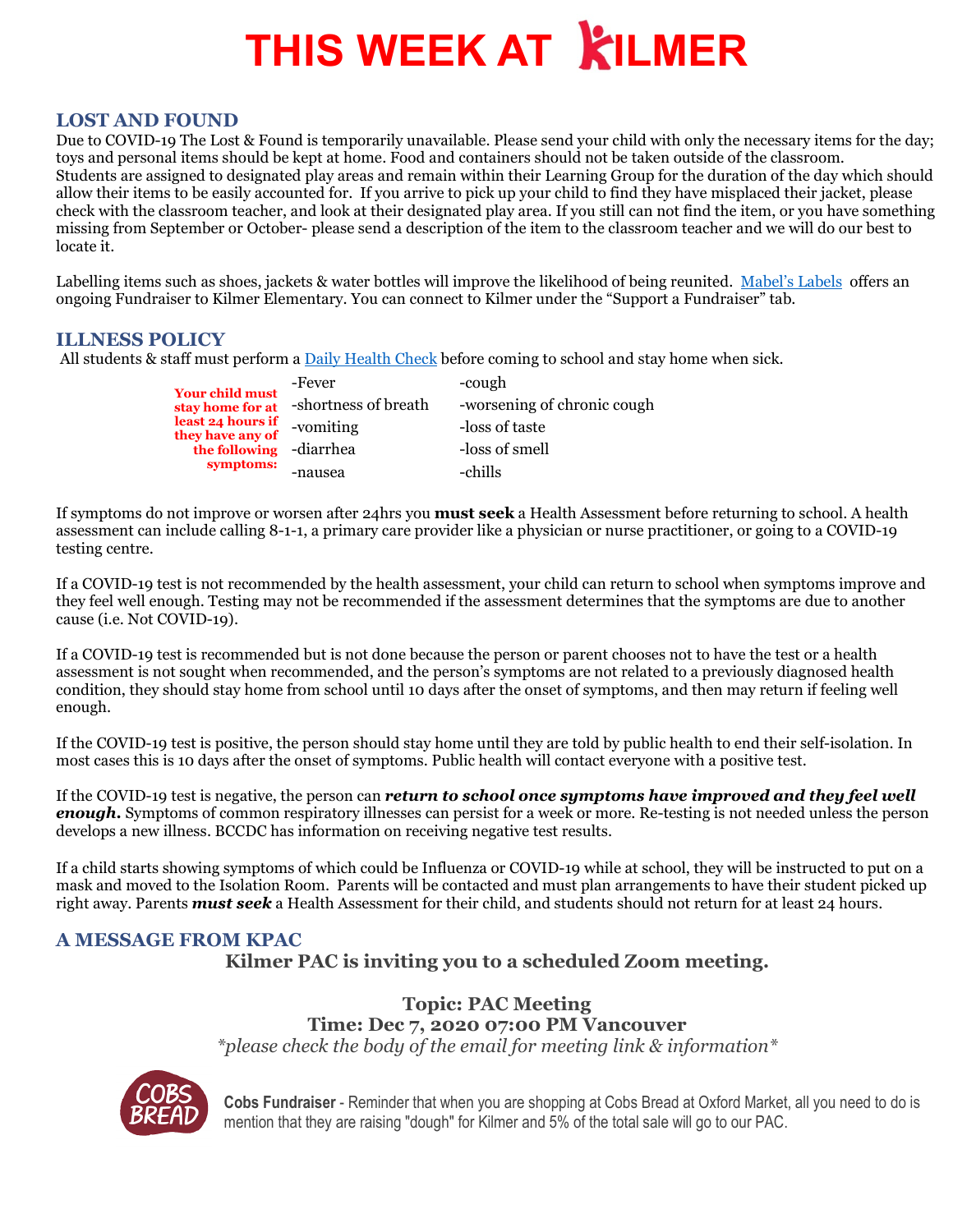# **THIS WEEK AT KILMER**

*The Parent Advisory Committee is still looking for a Vice President as well as a few other volunteer positions (hot lunch, fundraising etc...). This year is quieter than normal and is a great opportunity to learn all the ins and outs of the PAC. If you are interested, please email us at [031](mailto:031-pac@sd43.bc.ca) [pac@sd43.bc.ca.](mailto:031-pac@sd43.bc.ca) Our next Zoom meeting will be December 7th and we look forward to seeing you all there.*

## **STUDENT ABSENCES**

If your child is going to be away, you're running late or they require an early dismissal please submit a Daily Absence Report Online, before 8am. [Report your Student's Absence Online](https://www2016.sd43.bc.ca/eforms/_layouts/15/FormServer.aspx?XsnLocation=http://www2016.sd43.bc.ca/eforms/AbsenceReportForm/Forms/template.xsn&OpenIn=browser&SaveLocation=http://www2016.sd43.bc.ca/eforms/AbsenceReportForm&Source=http://www2016.sd43.bc.ca/eforms/AbsenceReportForm)

*We ask that any students arriving AFTER 9:30 am report to the main entrance. If you are picking your child up for an appointment during the lunch break, it is helpful if you can plan to pick them up at 11:45 from their classroom door.*

#### **Kilmer Elementary**

1575 Knappen St Port Coquitlam, BC V3C 2P8 604-941-3401 kilmer@sd43.b.ca [www.sd43.bc.ca/school/kilmer](http://www.sd43.bc.ca/school/kilmer)

# **OFFICE HOURS**

*The doors to the school remain locked, please call the office at 604-941-3401 between 8:15-3:15 if you require assistance or email the school at Kilmer@sd43.bc.ca. We ask that your child arrives prepared for their day.*



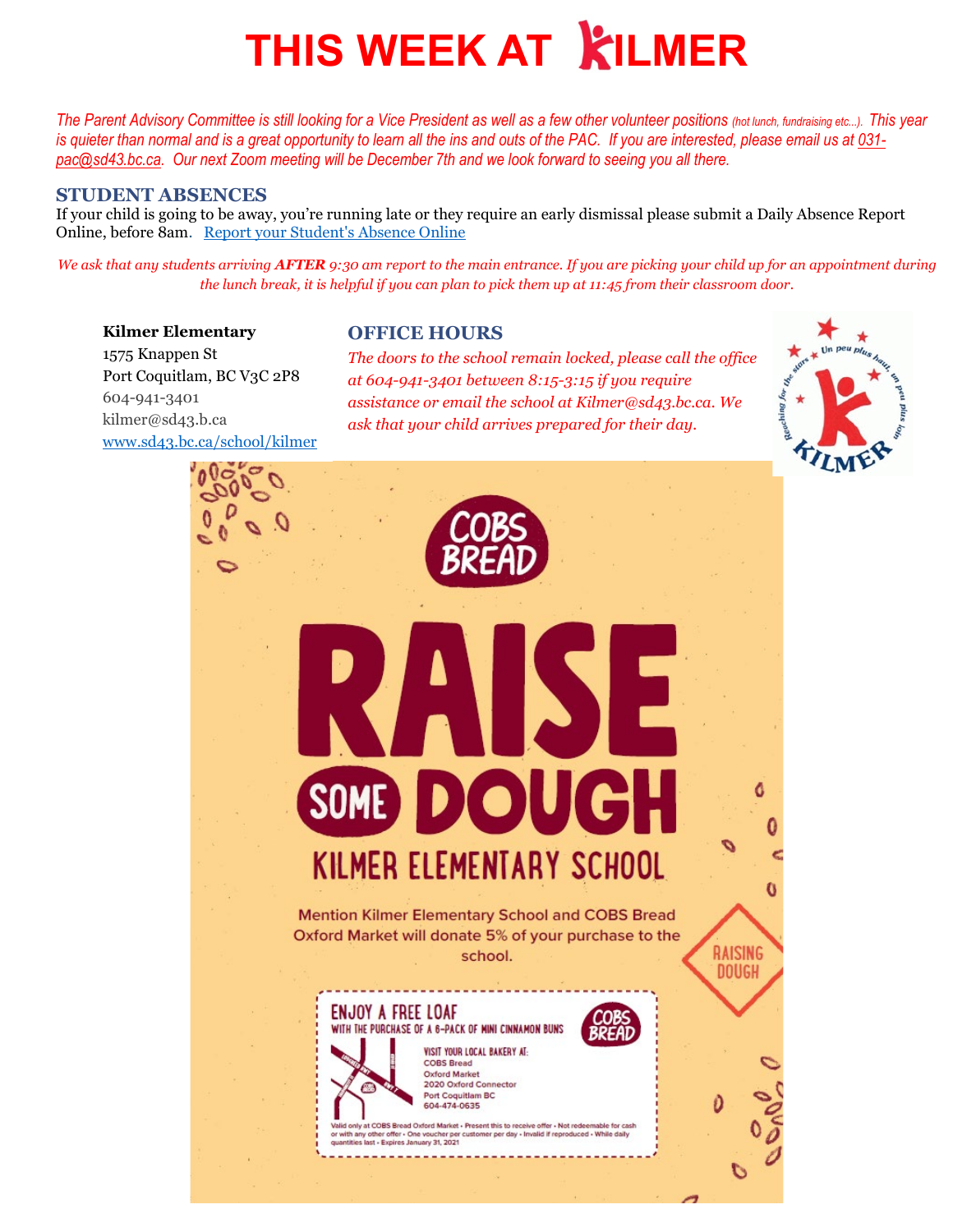# **DPAC43 is inviting you to a scheduled Zoom Parent Education Night on Tuesday, December 8, 2020 starting at 7:00 p.m.**

Please see the attachment for all of the details regarding Mindshift™ CBT (Cognitive Behavioural Therapy) App and the guest speaker for the evening is Mark Antczak.

*Mark Antczak is Anxiety Canada's in-house Registered Clinical Counsellor and Clinical Educator. His primary role is facilitating the online Mindshift Anxiety Groups. He brings a decade of experience working with mental health in various environments and populations by providing individual and group counselling, mental health education programming, and conducting research while completing his Bachelor of Arts in Psychology and Master of Arts in Counselling Psychology at the University of British Columbia. He's found great fulfillment providing support and treatment over the years to University students, youth in Vancouver's DTES, first responders, and cancer survivors. Mark's other work that informs his expertise includes his four years of practice as a Behavioural Assistant and Registered Clinical Counsellor in private practice at the Vancouver CBT Centre. He specializes in providing Cognitive Behavioural Therapy (CBT) to adults with anxiety spectrum disorders.*

# Topic: DPAC43 Parent Education Time: Dec 8, 2020 07:00 PM Vancouver

Join Zoom Meeting <https://ca01web.zoom.us/j/66293700852?pwd=NXc2M2NHYjY1dCtldkp1UHlPR1lQZz09>

Meeting ID: 662 9370 0852 Passcode: 3Pw1^@Bp One tap mobile +17789072071,,66293700852#,,,,,,0#,,71315277# Canada +12042727920,,66293700852#,,,,,,0#,,71315277# Canada

Dial by your location +1 778 907 2071 Canada +1 204 272 7920 Canada +1 438 809 7799 Canada +1 587 328 1099 Canada +1 647 374 4685 Canada +1 647 375 2970 Canada +1 647 375 2971 Canada Meeting ID: 662 9370 0852 Passcode: 71315277 Find your local number[: https://ca01web.zoom.us/u/gdXfG14JIr](https://ca01web.zoom.us/u/gdXfG14JIr)

If you have any questions or concerns, please do not hesitate to contact the DPAC Office by emai[l office@dpac43.ca](mailto:office@dpac43.ca) or by leaving a detailed message at #604-939-3690. The DPAC Office location is closed until further notice.

Warm regards, Laura Code DPAC43 Administrative Assistant

District 43 Parent Advisory Council (DPAC) 1100B Winslow Avenue Coquitlam, BC V3J 2G3 Website: [www.dpac43.ca](http://www.dpac43.ca/) Email: [office@dpac43.ca](mailto:office@dpac43.ca)